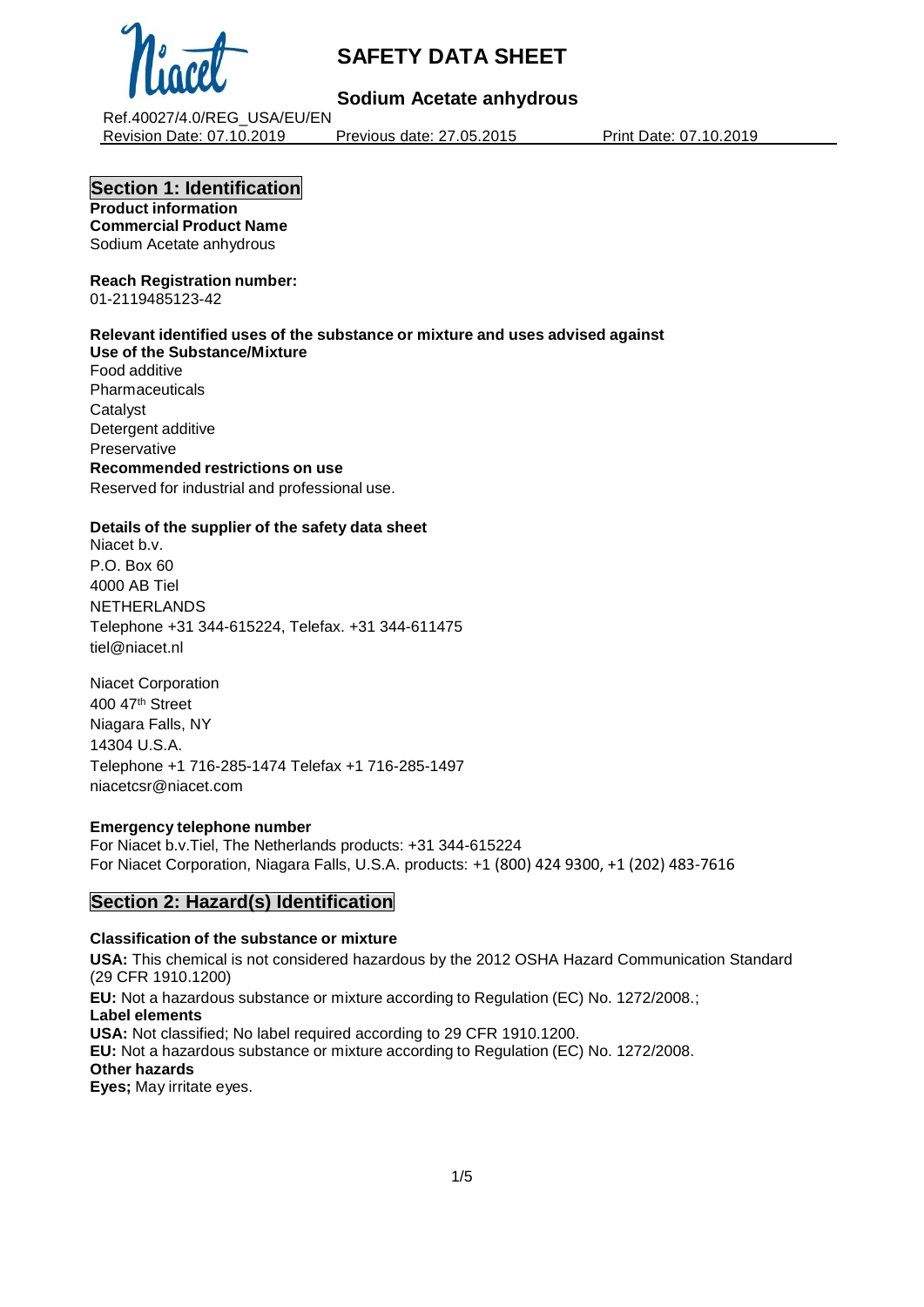

## **Sodium Acetate anhydrous**

Ref.40027/4.0/REG\_USA/EU/EN Revision Date: 07.10.2019 Previous date: 27.05.2015 Print Date: 07.10.2019

## **Section 3: Composition/Information on Ingredients**

## **Substances :**

Sodium acetate : CAS 127-09-3

# **Section 4: First-Aid Measures**

**Description of first aid measures Inhalation** Remove to fresh air. Keep patient warm and at rest. In case of feeling unwell consult a physician. **Skin contact** Rinse with water. **Eye contact** Rinse with plenty of water. If symptoms persist, call a physician. **Ingestion** Rinse mouth with water. Obtain medical attention.

**Most important symptoms and effects, both acute and delayed**

Symptoms : May cause eye irritation.

#### **Indication of immediate medical attention and special treatment needed, if necessary** Treatment : No information available.

# **Section 5: Fire-Fighting Measures**

## **Extinguishing media**

Water spray, Foam, Dry Chemical or Carbon dioxide (CO2)

## **Special protective actions for fire-fighters**

In the event of fire, wear self-contained breathing apparatus. Splashproof protective suit. **Specific methods**

The product is flammable but not readily ignited.

## **Section 6: Accidental Release Measures**

**Personal precautions, protective equipment and emergency procedures**

Use personal protective equipment. For personal protection see section 8. **Environmental precautions**

Try to prevent the material from entering drains or water courses.

**Methods and materials for containment and cleaning up**

Sweep up and shovel into suitable containers for disposal. Smaller spills can be flushed away with plenty of water to remove the product.

## **Section 7: Handling and Storage**

**Precautions for safe handling** Keep container closed when not in use. Avoid contact with skin, eyes and clothing. Ensure adequate ventilation.

**Conditions for safe storage, including any incompatibilities**

Keep tightly closed in a dry and cool place. Store in original container.

Materials to avoid: no data available

## **Specific end uses**

Food additive, Additive, Preservative, Pharmaceutical, De-icing.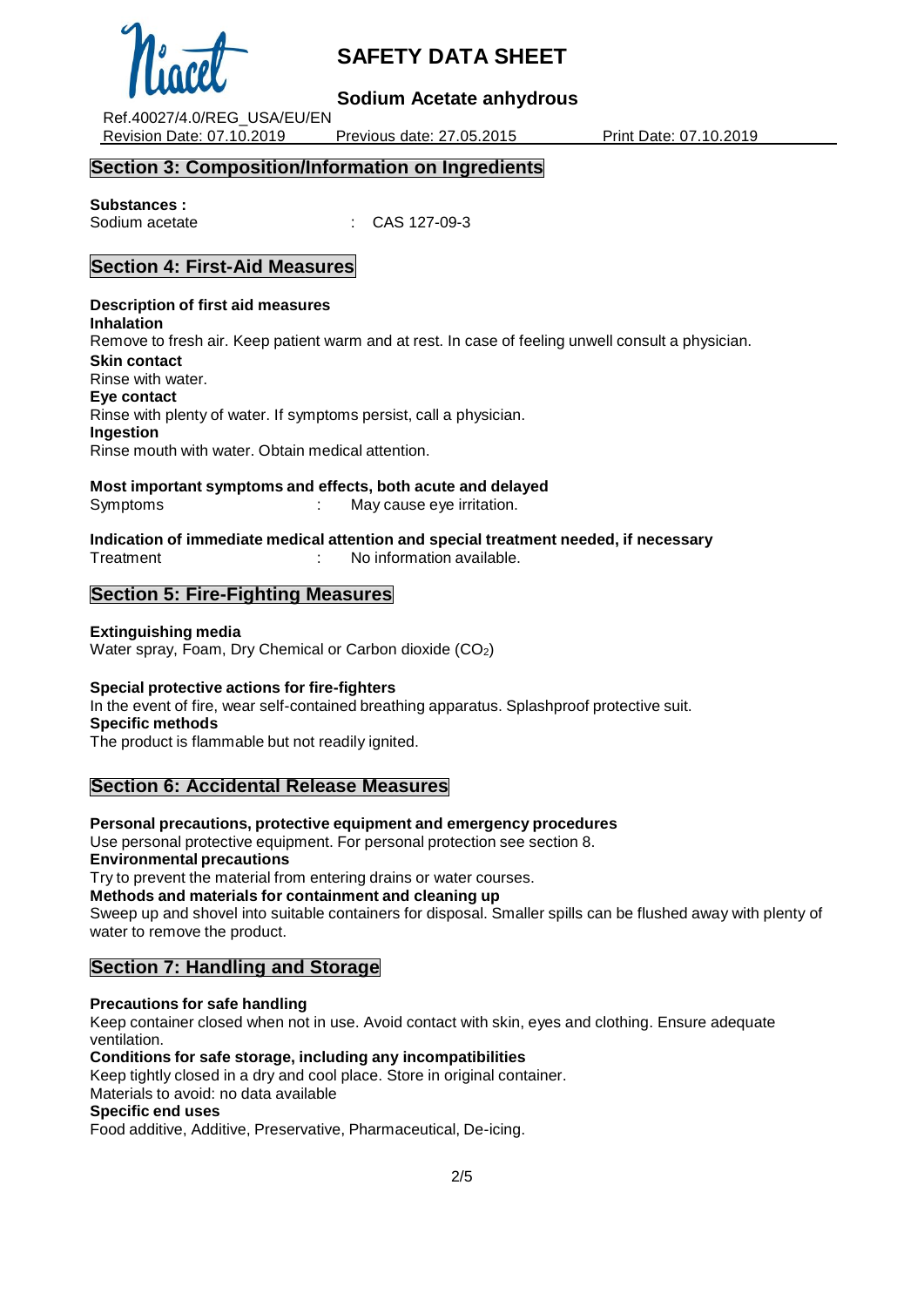

# **Sodium Acetate anhydrous**

Ref.40027/4.0/REG\_USA/EU/EN Revision Date: 07.10.2019 Previous date: 27.05.2015 Print Date: 07.10.2019

# **Section 8: Exposure Controls/Personal Protection**

**Exposure Limit Values** No Limits set

**Exposure controls**

#### **Appropriate engineering controls**

Handle in accordance with good industrial hygiene and safety practice. In case of insufficient ventilation, wear suitable respiratory equipment. Ensure that eyewash stations and safety showers are close to the workstation location.

**Individual protection measures, such as personal protective equipment**

**Hand protection**

Glove material: PVC

Glove material: Rubber gloves

#### **Eye protection**

Chemical resistant goggles must be worn. **Skin and body protection** Work clothing. **Respiratory protection** Respirator must be worn if exposed to dust.

# **Section 9: Physical and Chemical Properties**

Appearance (physical state, color, etc.): white solid, powder, granules Upper/lower flammability or explosive limits: No data available Odor: vinegar-like Vapor pressure: No information available Odor threshold: No information available Vapor density: No information available pH: 8-9 (1% w/w) Melting point/freezing point: 324°C / 615.2°F Initial boiling point and boiling range: No information available Flash point: No information available Evaporation rate: No information available Flammability (solid, gas): No information available Upper/lower flammability or explosive limits: No data available Vapor pressure: No information available Vapor density: No information available Relative density:  $1520$  kg/m<sup>3</sup> / 94.9 lb/ft<sup>3</sup> Solubility(ies): 505 kg/m<sup>3</sup> (25°C) / 31.5 lb/ft<sup>3</sup> (77°F) Partition coefficient: n-octanol/water: log Pow -3,72 / -3.72 (calculated) Auto-ignition temperature: 607°C / 1124.6°F Decomposition temperature: No information available Viscosity: No information available

## **Section 10: Stability and Reactivity**

**Reactivity** No dangerous reaction known under conditions of normal use. **Chemical stability** Stable under normal conditions.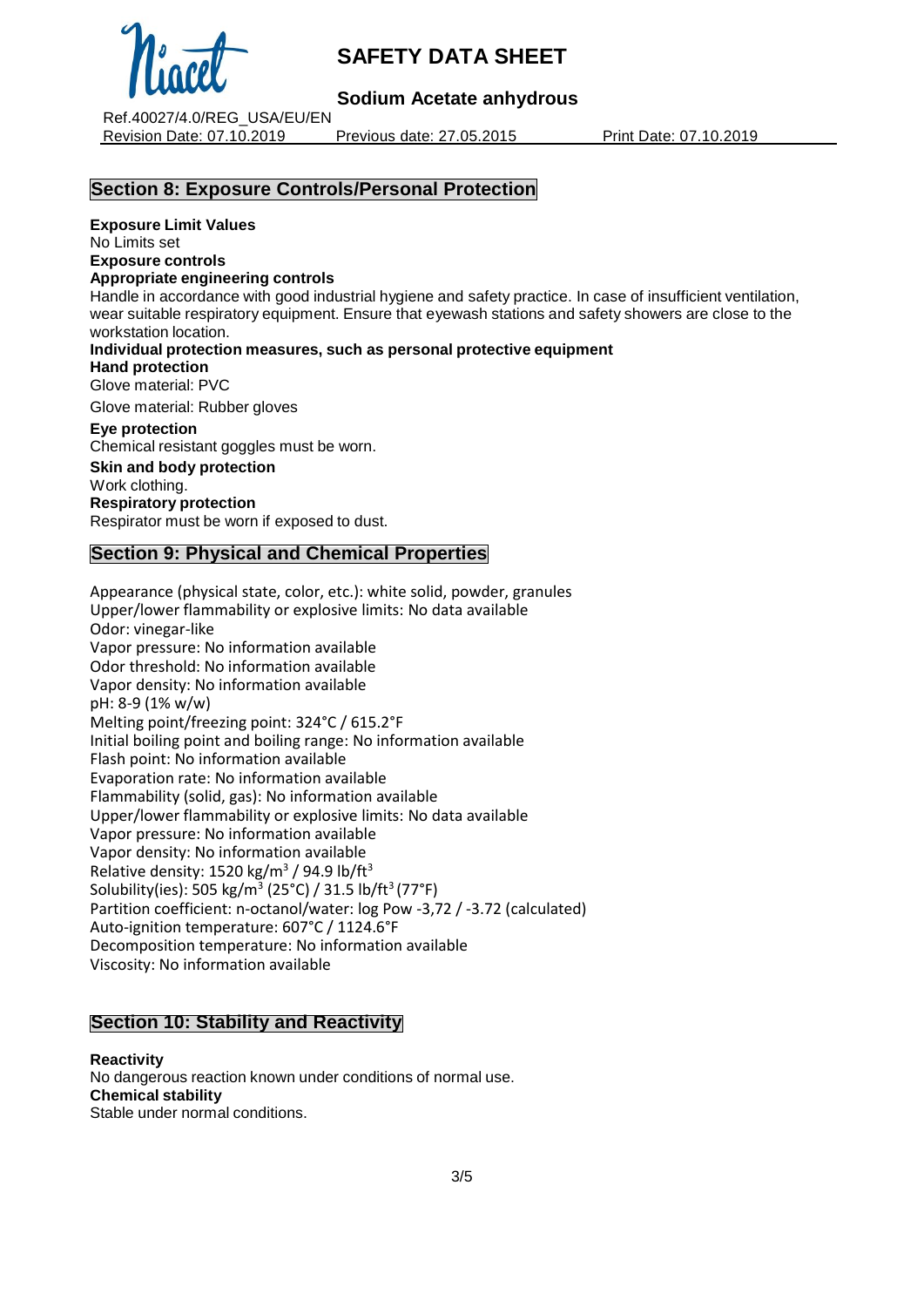

# **Sodium Acetate anhydrous**

Ref.40027/4.0/REG\_USA/EU/EN Revision Date: 07.10.2019 Previous date: 27.05.2015 Print Date: 07.10.2019

**Possibility of hazardous reactions**

Hazardous reactions: None known. **Conditions to avoid** The product is hygroscopic. **Incompatible materials** Materials to avoid: No data available **Hazardous decomposition products** Hazardous decomposition products: No data available

Conditions to avoid: Stable under recommended storage conditions.

# **Section 11: Toxicological Information**

**Information on toxicological effects Acute toxicity**

LD50/Oral/rat: 3.530 mg/kg **Irritation and corrosion** Skin: Not classified as irritating for skin. Eyes: Not classified as irritating for eyes. **Sensitisation** No data available **Long term toxicity** No data available

## **Human experience**

**Inhalation** Exposure to dust at high concentrations. Symptoms: Irritation Skin contact Repeated or prolonged exposure, May cause mild irritation. Eye contact May cause mild irritation. Ingestion Symptoms: Abdominal pain, vomiting

## **Section 12: Ecological Information**

**Ecotoxicity effects Aquatic toxicity** no data available **Toxicity to other organisms** no data available

**Persistence and degradability** Biological degradability:

Readily biodegradable

## **Bioaccumulative potential**

Bioaccumulation is unlikely. Partition coefficient: n-octanol/water: log Pow: -3,72 (calculated (EPI Suite V4.0))

#### **Mobility in soil Mobility**

Water solubility: 505 kg/m $^3$  (25°C) / 31.5 lb/ft $^3$ (77°F) Water soluble. Stays in water phase. non-volatile